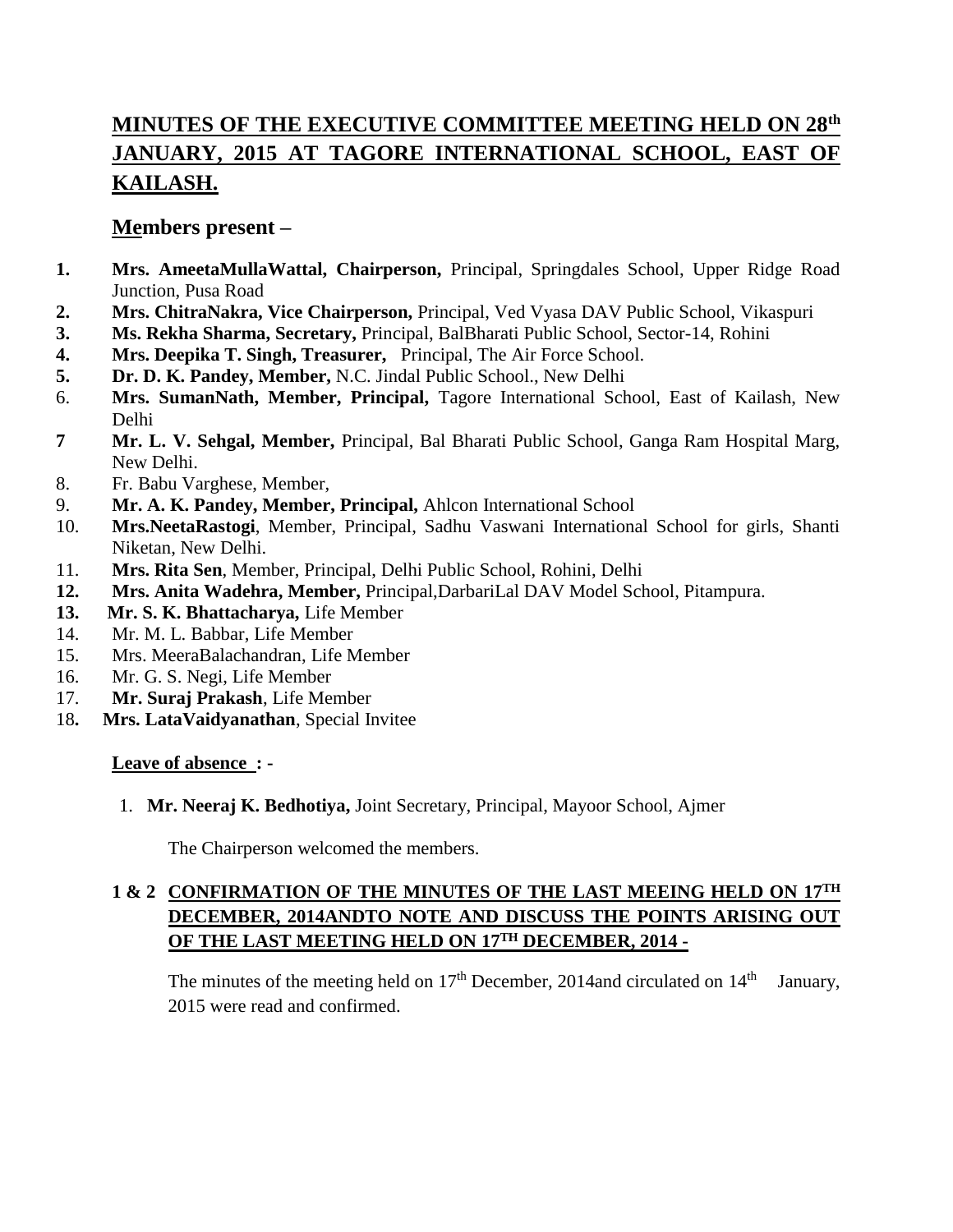#### **3. LAST MINUTE DISCUSSION ON ANNUAL CONFERENCE – 2015** -

The Secretary Ms. Rekha Sharma read out the duty list for the forthcoming Conference along with details of the various sessions and speakers. The Chairperson wanted to know whether the document printed at the end of the Conference should be an e-magazine or a hard copy. Opinion was divided on the subject but most members favoureda hard copy. It was thus decided that there would be a regular magazine this year and the matter reviewed next year.

On the matter of publication of book of Essays by the Chairperson said that the number of essays received was less and for a body with a 40+ years history, there should be at least 50 essays. She then requested members to send in more articles which would be printed in July and would be released by the Vice President of India at IIC. Mr. Negi felt that if topics of essays already received could be put up on Website, it would help others to decide on the topics. The Chairperson was also of the opinion that there should be a library where all publications should be kept and requested members to send copies of any such publication to her so that they could be collated and an archives created.

# 4. **BUDGET FOR THE ANNUAL CONFERNCE – 2015 -**

Mrs. DeepikaSingh , Hon. Treasurer presented a PPT on the Income and Expenditure Statement for the date period. Also a budget for the forth coming conference was given. She informed that a small number of members had yet to pay the subscription but it was being followed up. She discussed that almost 5-1/2 lakhs were paid by Springdales School on various programmes so far and thus was highly appreciated by all.

# 5. **UPDATE ON LEGAL MATTERS, NURSRY ADMISSIONS** –

The Chairperson informed that nursery admissions were going on in schools and there was no further matter to report,

# 6. **ANY OTHER POINT WITH THE PERMISSION OF THE CHAIR –**

- $\triangleright$  The Chairperson informed the members that she had received aproposal from Lady Irwin College, which wanted to partner with NPSC from April in a programme to undertake inculcating scientific temperament in Primary school which would be launched at IIC. The HMs and Primary teachers would participate in a number of workshops where the junior school would become a laboratory. Mr. Sehgal felt it was a very laudable idea as this was very essential in the junior school. Mr. Suraj Prakash felt that we should see a presentation by the college to give us an idea of the project.
- $\triangleright$  The Chairperson said that the paper on the duties of a student prepared by Ms. Deepika Singh and Ms. SumanNath along with the committee was excellent.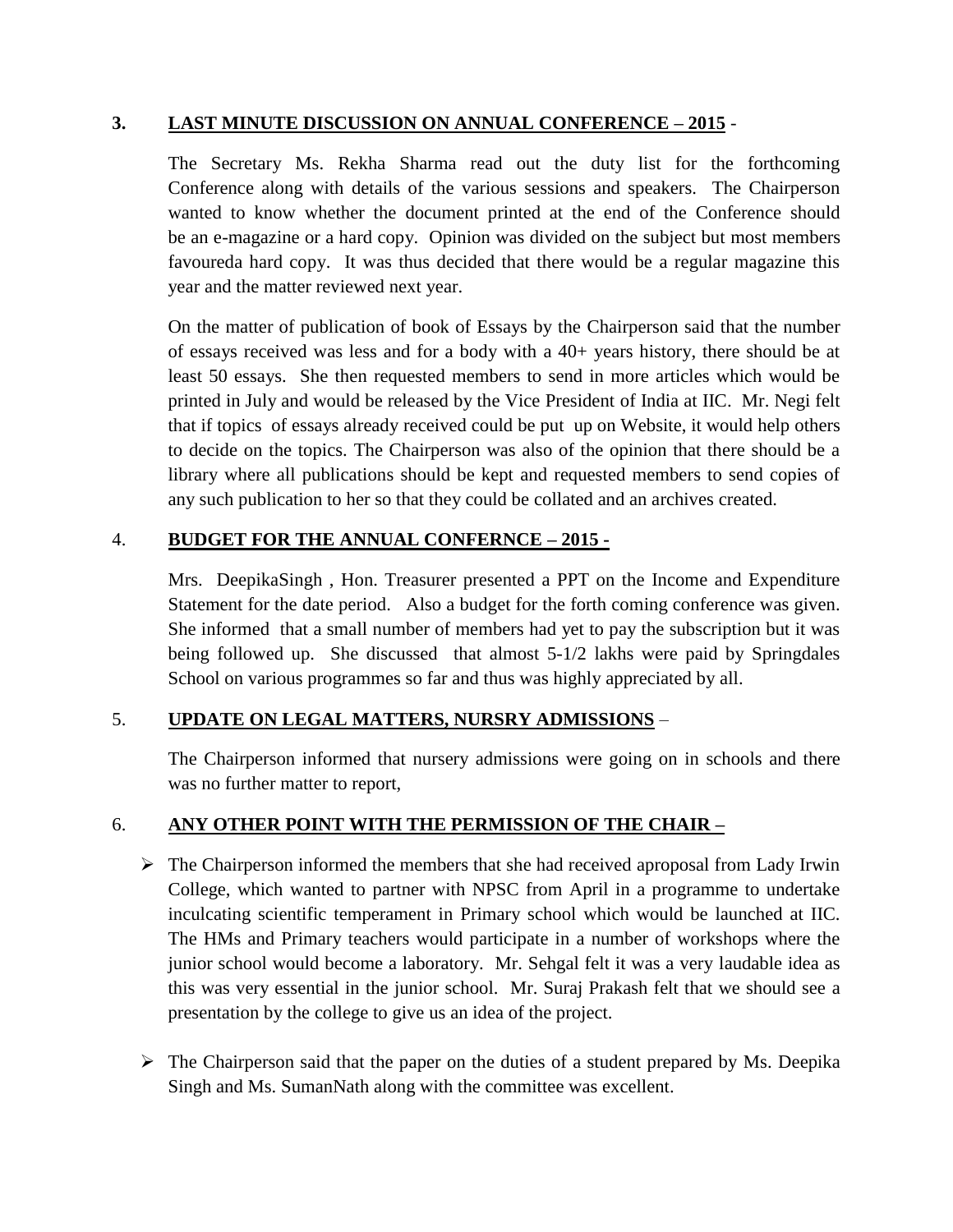- The Chairperson informed members that Mr. S. L. Jain had retired as Principal of Mahavir Senior Model School. His contribution to the NPSC was immense and he had served the body in various capacities and done a remarkable job. It was therefore proposed that Mr. Jain be inducted as a honorary member of the NPSC. This was unanimously agreed upon. Mr. Bhattacharya felt that the power of co-opting members/ special committee should be with the Chairperson to which Mrs. Wattal said that it was so.
- $\triangleright$  Further the Chairperson said that 2 members of the executive committee Mrs. LataVaidyanathan and Mrs. Anita Makkar had retired/resigned and new members had to be inducted. The names of Mrs. MohiniBindra and Mrs. SeemaJairath were proposed and unanimously accepted.
- $\triangleright$  The Chairperson informed members that as a result of the collaborative venture between the NPSC and United Nations Information Centre (UNIC) the member Principals of the Executive Committee, student leaders were invited to attend a unique programme 'The Future We Want' under its 'Young@70' campaign on  $12<sup>th</sup>$  January 2015 at Taj Man Singh.

The gala event was organized by the UNIC where the Chairperson, NPSC,Executive Member Principals and student leaders were applauded, acknowledged and addressed by the UN Secretary General Mr. Banki Moon in his opening speech where he mentioned and congratulated them for their involvement in quality education in India. Nobel Laureate Mr. KailashSatyarthi, Mater Blaster Mr. Sachin Tendulkar and actors Mrs. Sharmila Tagore and Ms. Nandita Das come together to voice their support for different UN initiatives- from Gender Equity and LGBT rights to women's reproductive health and sanitation. Particularly moving was Mr. KailashSatyarthi's sharing on his lifelong commitment to the cause of child labour.

In his opening address UN Secretary General Mr. Banki Moon acknowledged and applauded the NPSC schools for their involvement in quality education in India.

The Principals and students of NPSC schools who attended the event had the opportunity and experience of a lifetime to meet the luminaries in person and to listen to their evocative and inspiring words.

Mr. Rajiv Chandan, National Information Officer, UNIC coordinated the event and the representatives of other UN agencies were also present.